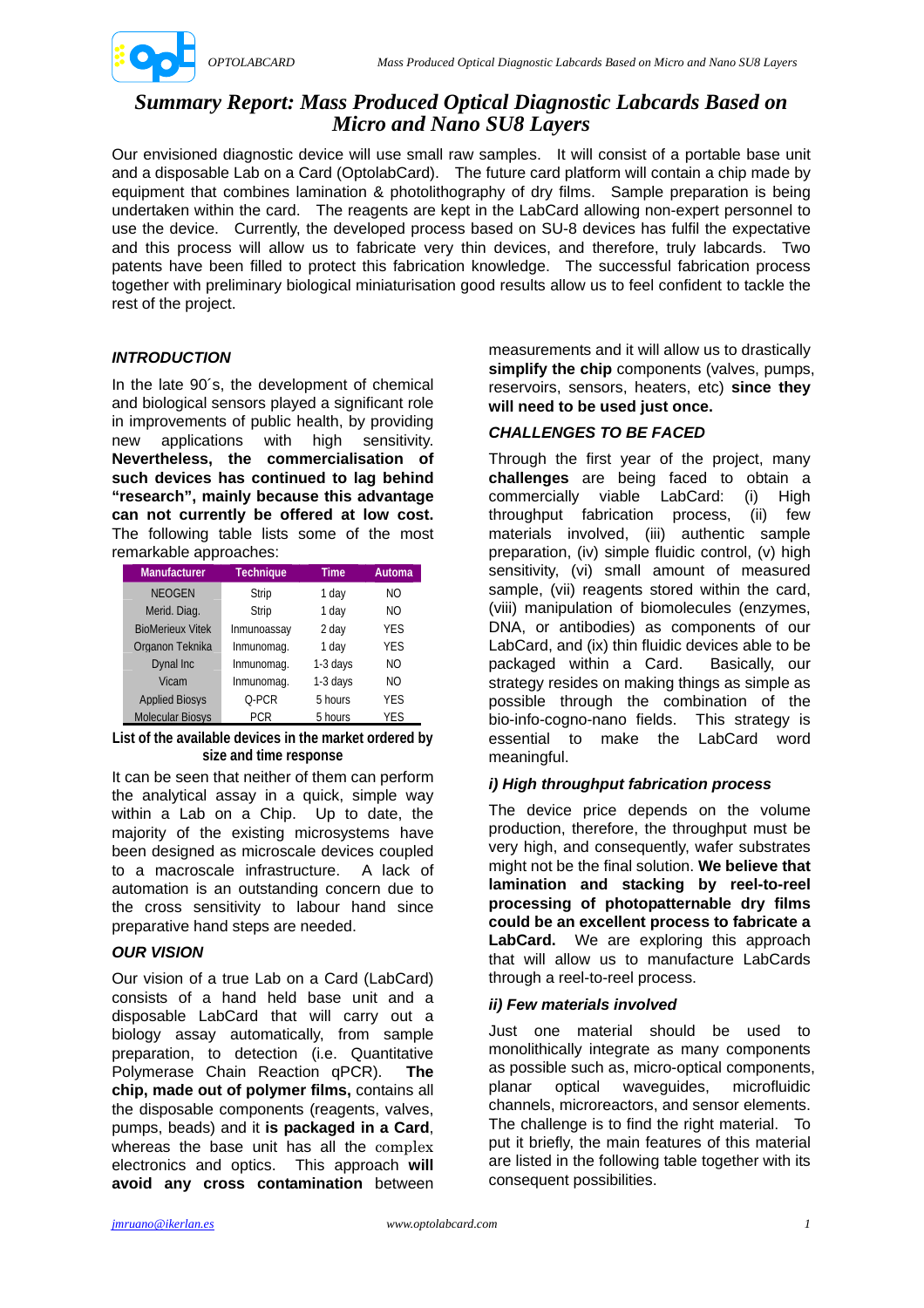

| <b>Seeking Features</b>    | <b>Consequent Possibilities</b>         | $SU-8$     |
|----------------------------|-----------------------------------------|------------|
| Low cost                   | Disposable devices                      | <b>YES</b> |
| Low surface energy         | Ease fluidic movement                   | <b>YES</b> |
| Microfabricated structures | From sensing to fluidi& optical         | <b>YFS</b> |
| Planar technology          | Easy to array and to immobilise         | YES*       |
| <b>Dielectric</b>          | <b>Electrical and thermal isolation</b> | <b>YFS</b> |
| Inert                      | Reliable over time                      | YES        |
| Low auto-fluorescence.     | Suitable for fluorescence               | <b>YES</b> |
| Rigid channels             | Tough microchannels                     | YES*       |
| Tuneable refractive index  | Easy to fabricate wavequides            | YES*       |
| Good adhesive properties   | Sealing of the channels                 | <b>YES</b> |
| Biocompatibility           | Suitable for bioreactions               | YES*       |

**Seeking features of the material, its consequent possibilities and suitability of SU-8 (\* after modification by dilution or surface treatment)** 

Obviously, it is very difficult to find a material with properties that fulfil all these needs. Therefore, it would be very convenient to find a material that can be easily modified to adapt to those requirements [1,2,3,4]. Taking into account previous research works, they revealed that among the polymeric materials, SU-8, a thick-thin photoresist, spun on silicon, glass or plastic film, is a good candidate capable to fulfil almost the above mentioned materials requirements. This type of material has always been used as a high aspect ratio mask in etching processes and then stripped away. Therefore, there is an extensive list of recipes to obtain deep and narrow structures.

#### *iii) Sample preparation*

It is extremely difficult to obtain a LabCard that deals with really raw sample (food, blood, faeces or biopsy cells). Therefore, apart from incredible sample preparation devices, new sample collection approaches from end users and biochemists must be explored in extreme cases (i.e. meet juice instead of meet itself). Some remarkable miniaturisation achievements of a PCR have been achieved: thermocycling  $[5]$ , cell separation  $[6]$ . denaturation of  $DNA$   $[^{7}]$ , PCR optical detection [ 8 ], and cell lysis [ 9 ]. Despite high miniaturisation, they have not integrated all functionalities to allow raw sample analysis as it is proposed here.

#### *iv) Simple fluidic control*

There is a lot of research being done in micro-fluidic machined devices[10]. Fluidic control devices, that need to be used more than once, will need to be externally actuated (i.e. magnetic fields, mechanical push pins). On the other hand, those that are used just once can be made from wax, hydrogels, and ferrofluidics or even frozen solvent. However, as far as we know, very few have been used in a commercial device.

**It is crucial to mix the bio-info-cogno-nano pillars to make something simpler than it would be without this synergy.** This compromise is being taken in order to make a true LabCard.

#### *v) High sensitivity*

Among all of the transducing mechanisms, the most sensitive is the optical one [ 11 ]. Therefore, this is the mechanism that will be used.

#### *vi) Small amount of measured sample*

Miniaturisation of biological assays has very well known advantages. However, it has a simple disadvantage, **the sample to be introduced in the LabCard is also miniaturised.** Consequently, the smaller the sample, the smaller the chance to detect the target, and in turn, the smaller the signal. For example, to detect Campylobacter in chicken by PCR, it is crucial to take at least one bacteria in the sample volume. Again, it is essential to coordinate the knowledge between biochemist and micro-nano engineers to work out a compromised solution.

#### *vii) Reagents stored within the card*

A true LabCard must contain the reagents stored in the reservoirs to facilitate its use. The challenge resides in the filling process, which should be parallel and arrayed to increase productivity. **The shelf-life of this card and its storage temperature depends on how reagents are stored.** New possibilities are being envisioned to increase that time such as, freezing reagents.

#### *viii) Manipulation of biomolecules*

Microengineers need to deal with and consider enzymes, DNA, nanobeads, or antibodies as components of the LabCard. It is necessary to be aware of the micro nano behaviour of these components (adsorption, biocompatibility, inhibition effects).

<sup>&</sup>lt;sup>1</sup> Chun-Lung Wu, et al., MicroTAS 03, pp. 1117-1120.

<sup>&</sup>lt;sup>1</sup> Chun-Lung Wu, *et al.*, MicroTAS 03, pp. 1117-1120.<br>
<sup>2</sup> S. Kragh, *et al.*, MicroTAS 03, pp. 1331-1334.<br>
<sup>3</sup> B. Helbo, *et al.*, S&A A, 2004, vol. 111, no. 1, pp. 21-25<br>
<sup>4</sup> N. Damean, *et al.*. Vol. 15, N 1, January

<sup>5</sup> RH Liu; *et al.*, Anal. Chem. 2004, vol. 76, no. 7, pp. 1824-31.

<sup>6</sup> Perch-Nielsen, *et al.,* Lab on a Chip 3: 212–216. 7 Oda et al 1990 /CRP/, Wittwer et al 1990 /CRP/ 8 M. Bahrami, *et al.,* In Proc. MME 04, pp. 203-206,

Belgium.

<sup>9</sup> C.R. Poulsen, *et al.,J.* of Food and Protection, May 2004.

 $\overline{a}$ 10 Lammerink *et al.,* IEE-MEMS'96 , pp. 389-394, 1996.

<sup>11</sup> E. Verpoorte *et al.*, Proc. of the IEEE 03, Vol.91, No. 6.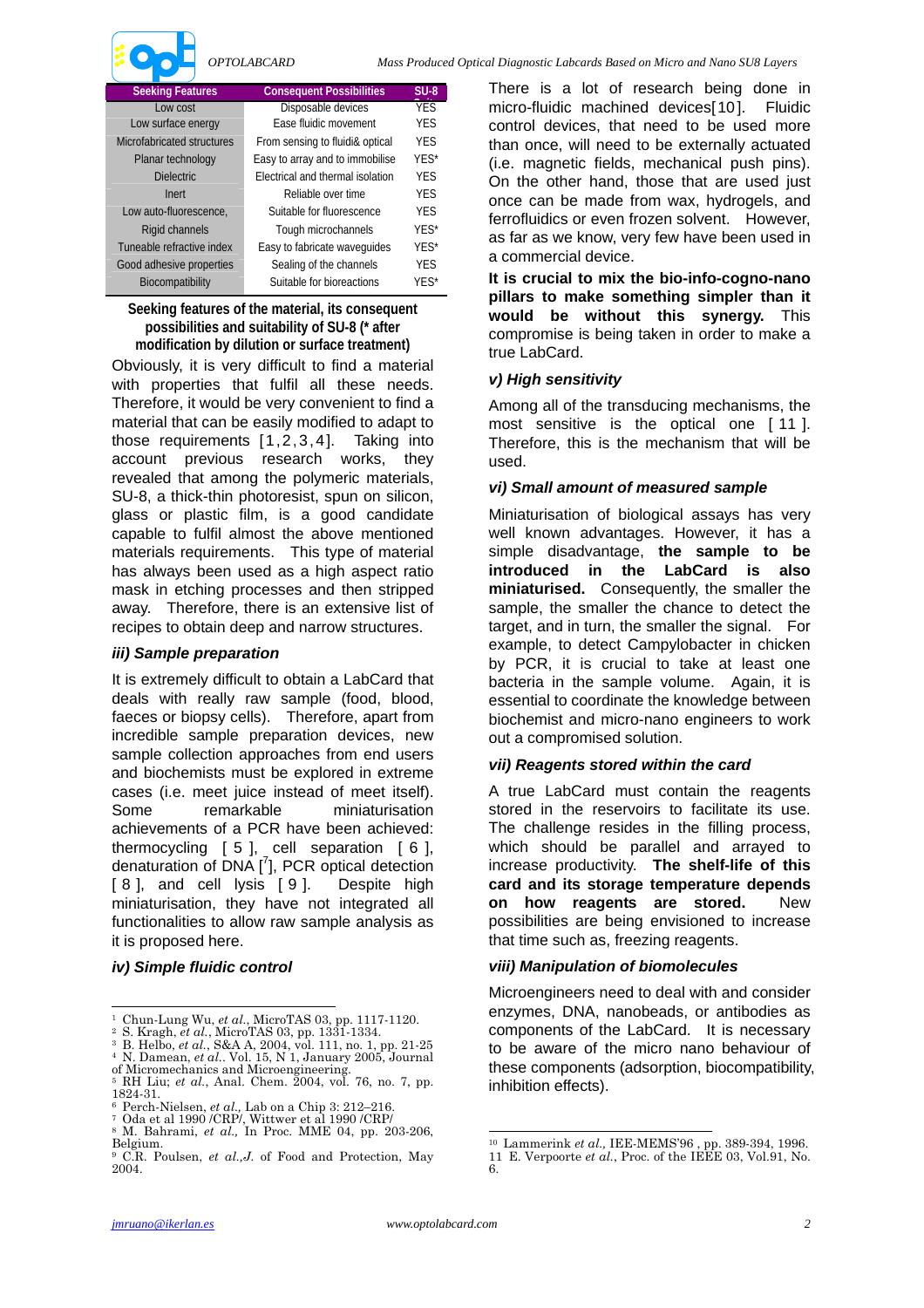

#### *(ix) Thin fluidic devices*

A Card is an excellent candidate to be taken as a "capsule" to package a microfluidic device. In order to do so, a very thin microfluidic device must be fabricated.

### *FIRST YEAR RESEARCH RESULTS*

This section summarises our advances to fabricate a LabCard where sample preparation and detection take place. We have developed an approach that consists of using just one fabrication procedure to produce all Labcard components.



**Fabrication process of SU-8 multilayer stack12.**  This procedure is based on the negative photoresist SU-8 to build fluidic control components, optical waveguides, electrodes, microfluidic channels and microreactors.



**Picture of the SU-8 PCR chip.** 

**Packaging capsule.** 

As for the packaging, the replacement of these devices within the capsule is simplified since

there is no need of drilling to leave the inlets of the microchannels in contact with the outside world. A plastic capsule and O-ring per reservoir are enough to introduce liquid into channels.



**Embedded Cantilever Electrolysis pump** 

Using this technology, we are getting preliminary fluidic control results. A cantilever check valve is being developed with an extremely low footprint (high density integration). An electrolysis pump is being characterised for fluidic pumping.

In order to obtain the Young´s modulus of the SU-8, measurements of the resonance frequency from different length of cantilever beams made of SU-8 were performed.



**Design of six different cantilever beams**

**Resonance frequency measured and E modulus.**

The singlemode laser has been reproduced and the spectrum has been characterized. We have found that lasers with gain lengths between 1000 µm and 4050 µm produces wavelengths in the interval 567 nm - 571 nm and that the output intensity was reduced compared with multimode lasers of the same size.



#### **The trapezoid design of the lasers**

**The normalised intensity of the dye laser** 

 $\overline{a}$ 

<sup>12</sup> M.Agirregabiria, F.J.Blanco, J.Berganzo, M.T.Arroyo, A.Fullaondo, K.Mayora and J.M.Ruano López. Fabrication of SU-8 multilayer microstructures based on successive CMOS compatible adhesive bonding and releasing steps . Lab on a chip, Vol. 5, No. 5, pp. 545-552